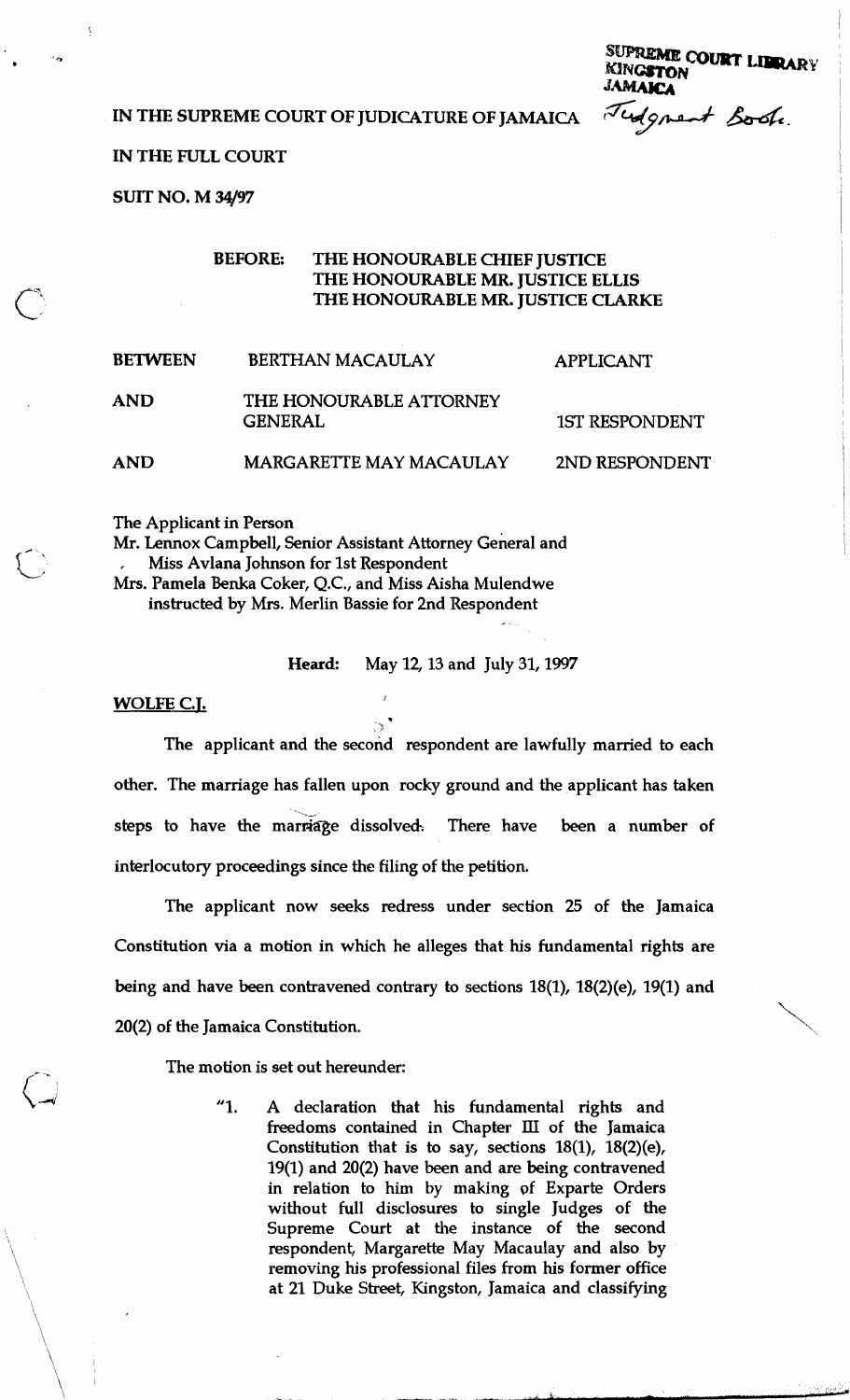same after inspection as old files which she obviously searched contrary to Attorney/client privilege under section 19(1) of the Jamaica Constitution.

2. An Order that the said Orders:

 $\bigcup_{i=1}^n$ 

(a) An Order on Exparte Summons for interim injunction made on the 31st day of October, 1996 and for the subsequent interlocutory injunction made on the 8th day of April, 1997.

(b) An order made on the 24th day of February, 1997 on an interim injunction and for the subsequent interlocutory injunctions made on the 8th day of April, 1997, BE SET ASIDE for their unconstitutionality."

- 3. General Special Damages (sic)
- 4. Such Orders and Directions as the Court may think appropriate in this particular case."

Upon this matter coming on for hearing before us on the 12th day of May, 1997, Mrs. Benka-Coker for the second respondent raised a preliminary objection.

Mrs. Benka Coker contended that the motion seeking constitutional redress was unfounded, misconceived and baseless in law. She urged that the essence of constitutional redress is protection for the contravention of his rights by an individual against the state or by some other public authority endowed with coercive powers. Constitutional redress sounds in public law and not in private law.

Continuing Mrs. Benka Coker submitted that the substance of the applicant's claim is two fold, to wit. It complains of -

- (i) Acts done by the second defendant, and of
- (ii) Orders granted by a Judge of the Supreme Court on the 24th day of February, 1997 and the 8th day of April, 1997, which the applicant contends are unconstitutional.  $\ddot{\phantom{0}}$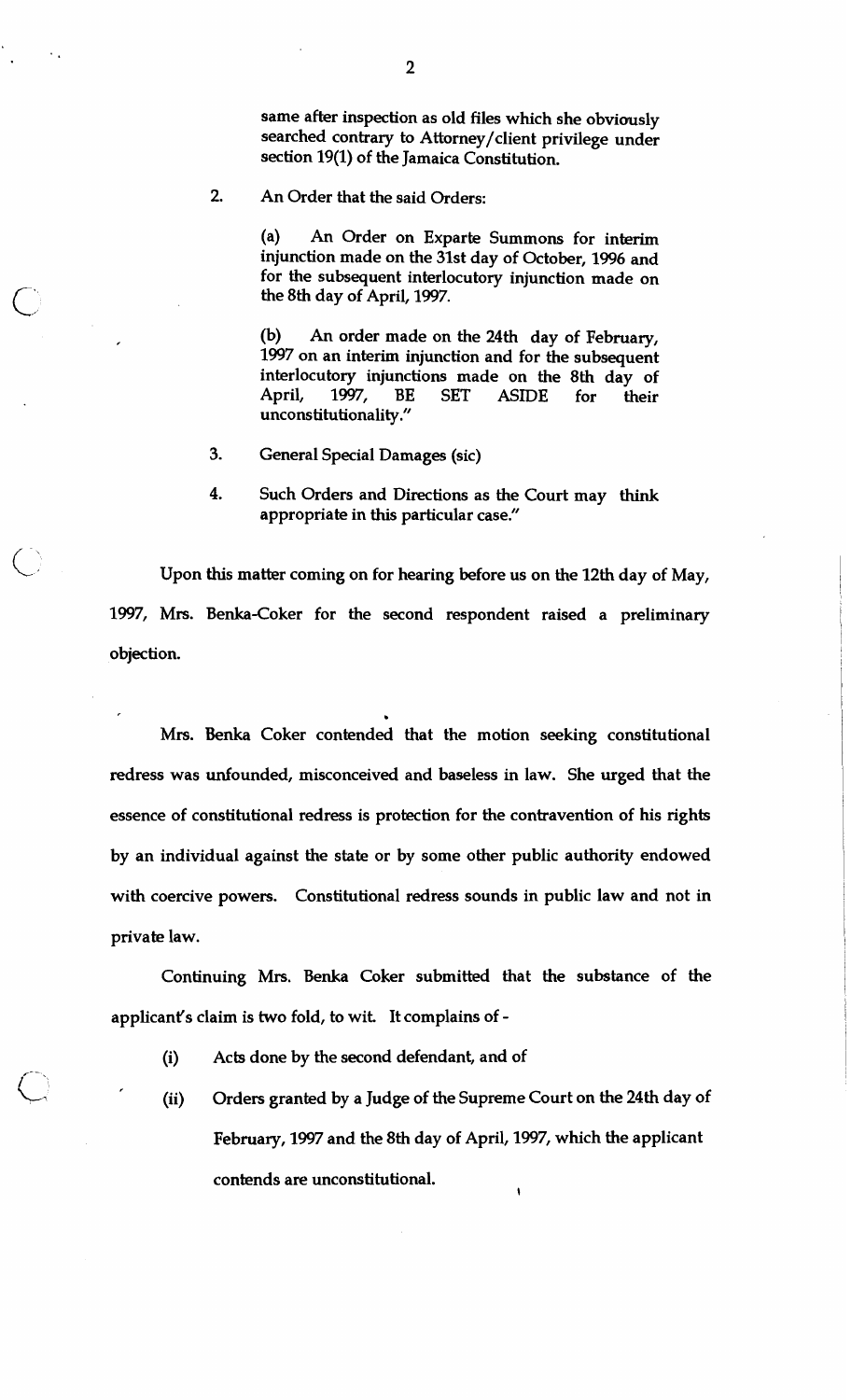It was further submitted that it was not open to the applicant to seek constitutional redress for acts committed by a private individual, such as the second respondent is.

The remedies of the applicant, if he is in fact entitled to any remedies, lie in the ordinary law of the land - Contract or Tort.

In support of this submission *Ramesh Lawrence Maharaj v. Attorney General of Trinidad & Tobago (No. 2) [1978] 30 W.I.R. p.310 at p.318 letters c,d.* was relied on.

Lord Diplock delivering the opinion of the majority of the Board said:

 $\bigcirc$ 

"Read in the light of the recognition that each of the highly diversified rights and freedoms of the individual described in s 1 already existed, it is in their Lordships' view, clear that the protection afforded was against contravention of those rights or freedoms by the state or by some other public authority endowed by law with coercive powers. The chapter is concerned with public law, not private law. One man's freedom is another man's restriction; and, as regards the infringement by one private individual of the rights of another private individual, s 1 implicitly acknowledges that the existing law of torts provided a sufficient accommodation between their conflicting rights and freedom to satisfy the requirements of the new constitution as respects those rights and freedoms that are specifically referred to."

In the second limb of her submission Counsel argued, that if the applicant's complaint was about judicial error, his application was equally mis-conceived, as the proper course would have been to pursue remedies in a court of law on appeal or otherwise.

In *Chokolingo* **v.** *Law Society of Trinidad and Tobago 119781 30 W.I.R.* 

*p. 372 at p.379.* Sir Isaac Hyatali C.J. adopting the words of Lord Diplock in Maharaj v. Attorney General (No. 2) c.d. 30 W.I.R. p.310 said:

> "In the first place, no human right nor fundamental freedom recognised by Chapter 1 of the Constitution is contravened by a judgment or order that is wrong and liable to be set aside on appeal for an error of fact or substantive law, even where the error has resulted in a person's serving a sentence of imprisonment. The remedy for errors of these kinds is to appeal to a higher court. When there is no higher court to appeal to then none can say that there was error. The fundamental human right is not to a legal system that is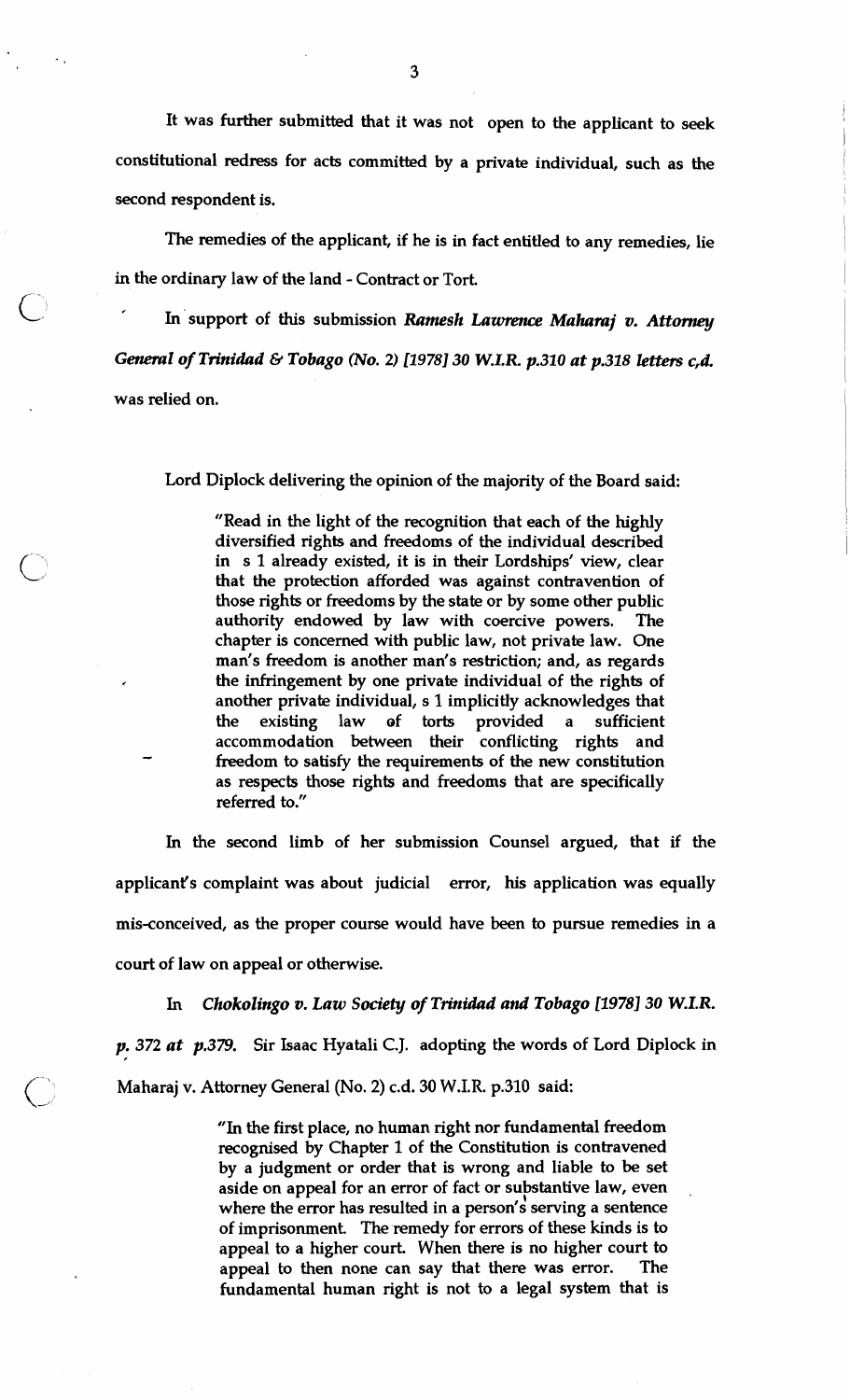infallible but to one that is fair. It is only errors in procedure that are capable of constituting infringements of the rights protected by section 1(a), and no mere irregularity in procedure is enough, even though it goes to jurisdiction; the error must amount to a failure to observe one of the fundamental rules of natural justice. Their Lordships do not believe that this can be anything but a very rare event."

It is to be noted that the applicant has not pursued his rights of appeal in

respect of the injunctive orders.

The third limb of Mrs. Benka Coker's submission is that section 18(1) of

the Constitution cannot avail the applicant

I set out the provisions of section 18(1)

- "18(1) No property of any description shall be compulsorily taken possession of and no interest in or right over property of any description shall be compulsorily acquired except by or under provisions of a law that -
	- (a) prescribes the principles on which and the manner in which compensation therefor is to be determined and given; and
	- (b) secures to any person claiming an interest in or right over such property a right of access to a court for the purpose of -
		- (i) establishing such interest or right (if any);
		- (ii) determining the amount of such compensation (if any) to which he is entitled;
		- (iii) empowering his rights to any such compensation."

As to the operation of section 18(1) Counsel relied upon the work by Dr.

Lloyd Barnett, titled "The *Constitutional Law of Jamaica" at p.394.* The learned

author states:

 $\bigcirc$ 

"On the other hand the terms 'taken possession of and 'acquired' seems to involve a transfer of the possession, right to possession or ownership of the property or interest and not mere regulation of its use unless such regulation amounts to such a high degree of control that the rights in the property are in effect transferred from one person to another." **1**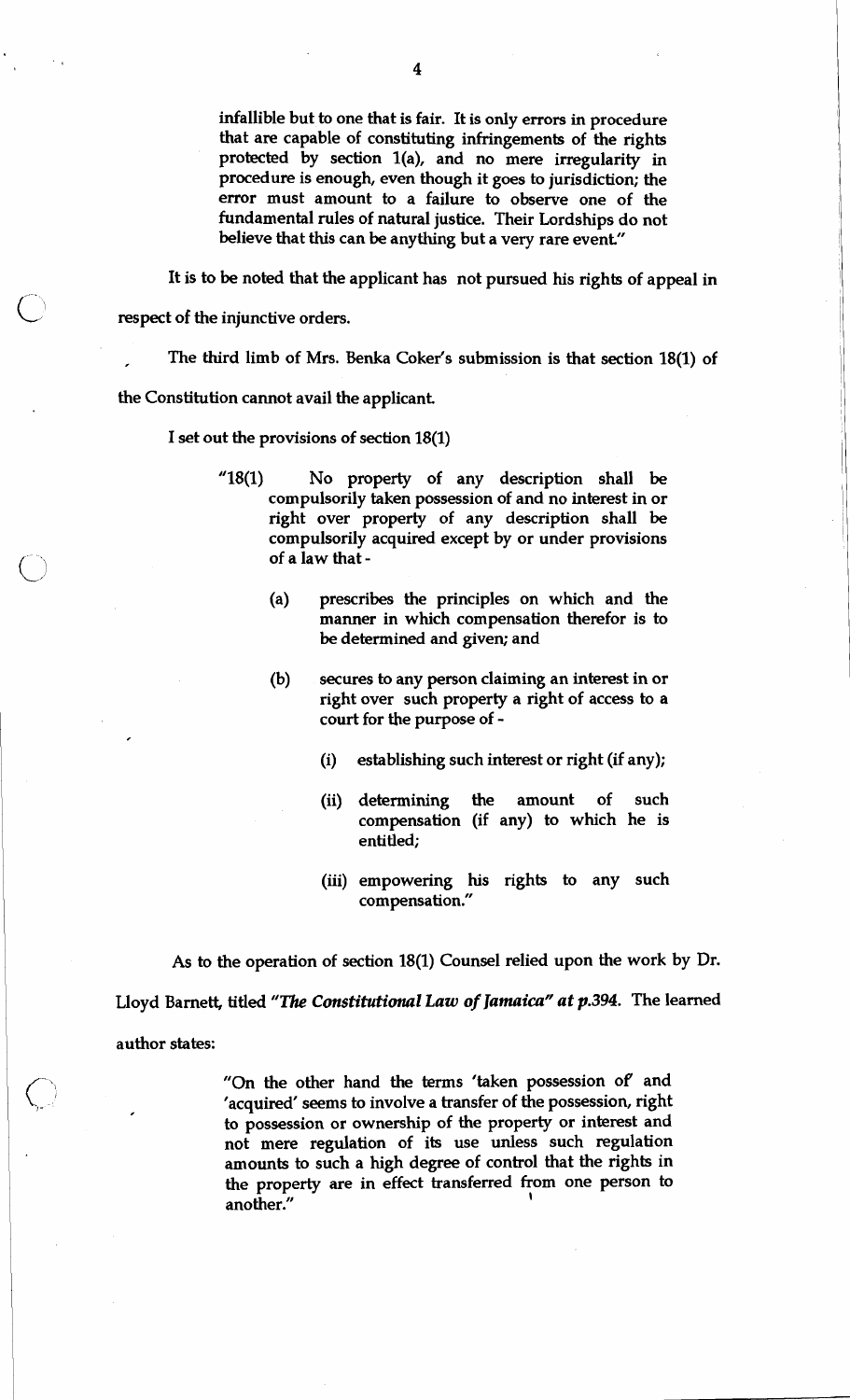Finally, Mrs. Benka-Coker submitted that the application was an abuse of he process of the Court in that it was frivolous and vexatious.

Mr. Campbell for the first respondent adopted the arguments of Mrs. Benka-Coker.

The applicant submitted -

**1** 

- (i) that if an order is made by a Judge which contravenes the fundamental rights of a citizen then the Attorney General being the representative of the state is the proper person to be cited in a matter for constitutional redress.
- (ii) An order of a judge of the court whether rightfully or wrongfully constitutionally or unconstitutionally made must be obeyed and anyone who puts forward such an order as a defence is immune to civil or criminal liability.

In my view, the applicant failed to address the submissions made by Mrs. Benka Coker.

Relying upon the dictum of *Lord Diplock in Mahamj* **v.** *Attmney General of Trinidad and Tobago* (supra), it is clear beyond the peradventure of a doubt that the applicant's remedy lies in challenging the injunctive orders by way of Appeal.

Having examined the Motion and the Affidavit in support thereof, I am satisfied that the submission of Mrs. Benka Coker are well founded in law. There is absolutely no breach of the Constitution. The motion is as Mrs. Benka Coker contends, an abuse of the process of the Court. It is frivolous and vexatious. **The** remedies of the applicant are available in tort

Even if there had been a breach of the applicant's constitutional right, by virtue of the proviso to section 25(2) of the Constitutidn of Jamaica, this motion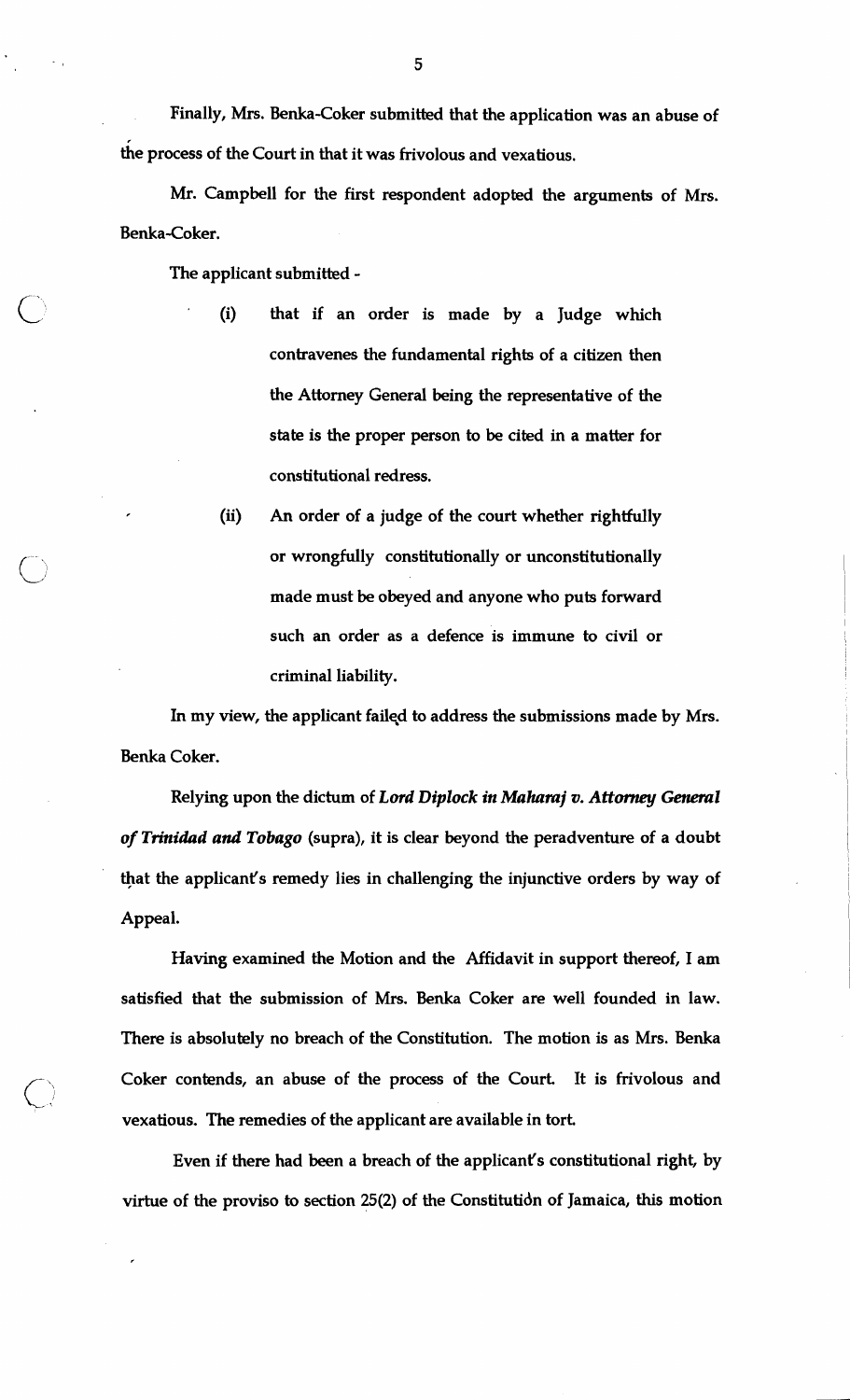would have been wholly misconceived, as there are adequate means of redress for the wrongs complained of under other law.

The proviso to section **25(2)** states:

 $\overline{\phantom{a}}$ 

"Provided the Supreme Court shall not exercise its powers under this subsection if it is satisfied that adequate means of redress for the contravention alleged are or have been available to the person concerned under any other law."

Nothing allegedly done by the second respondent was done as a result of the injunctive orders. The injunctive orders did not authorise the respondent to act The injunctive orders restrained the applicant from acting. To contend therefore, that an action by the applicant could be met with the defence that the second respondent acted as a result of a judicial order is untenable.

The applicant could have commenced an action for trespass, if he so desired.

It is for the reasons stated herein that I concurred with my learned brothers that the preliminary objection ought to succeed and ordered that the motion be dismissed with costs to the second respondent to be taxed, if not agreed, and no order as to costs in respect of the first respondent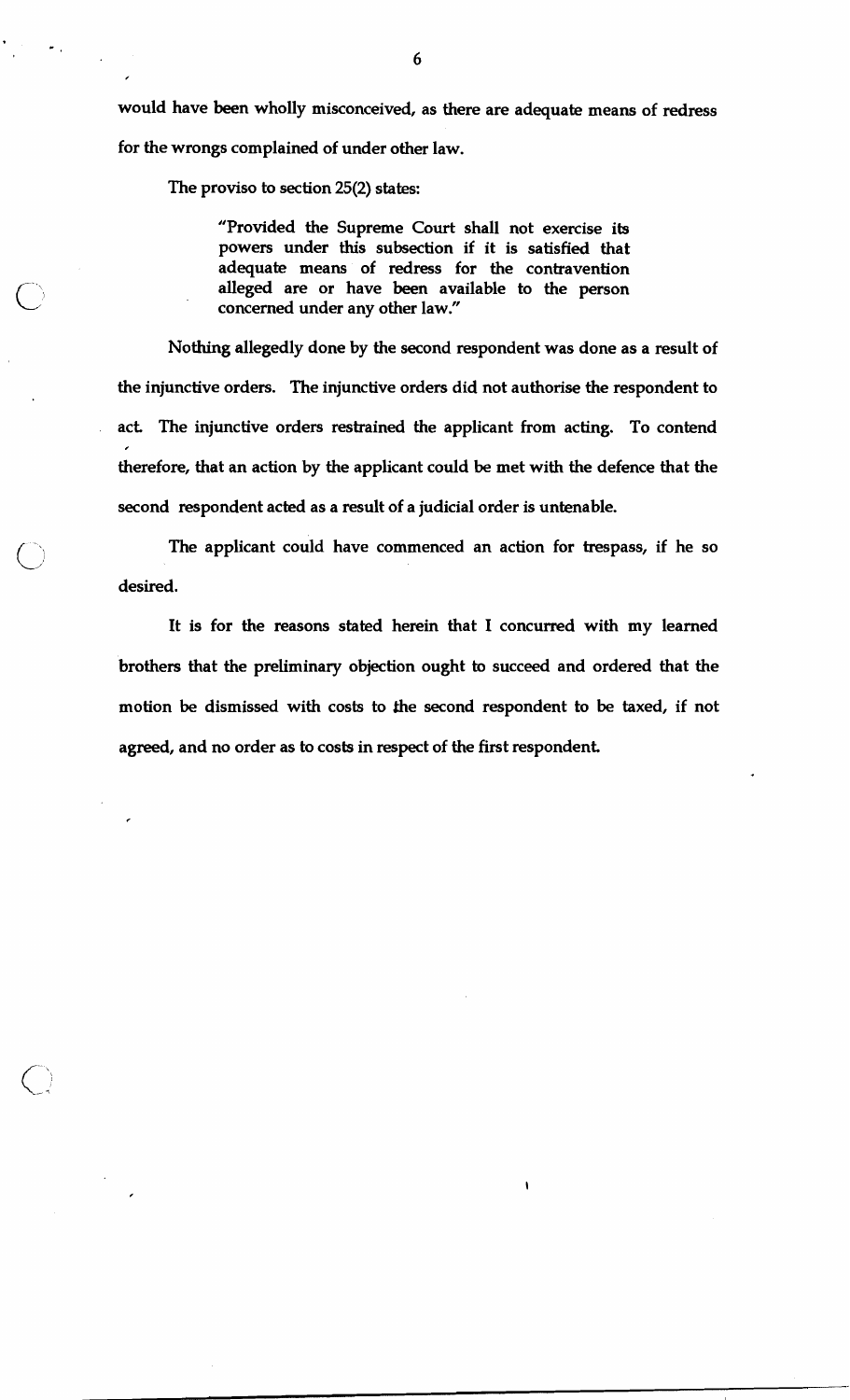## $\overline{7}$

### **ELLIS, J** .

The applicant moves this court to declare that his constitutional rights as enshrined in Chapter 111 of The Constitution particularly S.S. 18, 19 and 20 have been and are being contravened.

He says the contravention arises because exparte orders were made by judges of The Supreme Court in the absence of full disclosure of the circumstances by the second Respondent.

He seeks additionally, to have the orders set aside and to have awards in his favour for general and special damages.

Mrs. Benka-Coker for the second Respondent took the following points in 1imine:-

> (1) The applicant's motion is unfounded, misconceived and baseless in law.

> > The essence of constitutional redress is the protection of the rights of an individual against their contravention by the State or other public authority.

In support of this point the dictum of Lord Diplock in Maharaj v. Attorney General (No. 2) (1978) 30 W.I.R. 318 was cited.

- (2) The applicant's complaint is in two parts namely:-
	- (a) he complains against the second Respondent who is a private party, and
	- (b) he complains that the orders of the Supreme Court are unconstitutional.

The argument here is that Constitutional Redress is not available for the actions of a private person. Redress for the action of aprivate person sounds in either tort or contract which is private law. Constitutional Redress being public law has no relevance in a matter of private law.

As to the complaints that the Supreme Court orders are unconstitutional the applicants remedy is not in the Constitutional Court. He should have first exhausted all other remedies before. See cases of **Chokolingo and Harrikissoon.** 

The applicant on his part, conceded the authorities cited by Mrs. Benka-Coker Q.C., as being against his contention. He however sought to say that his application is proper since if he had sought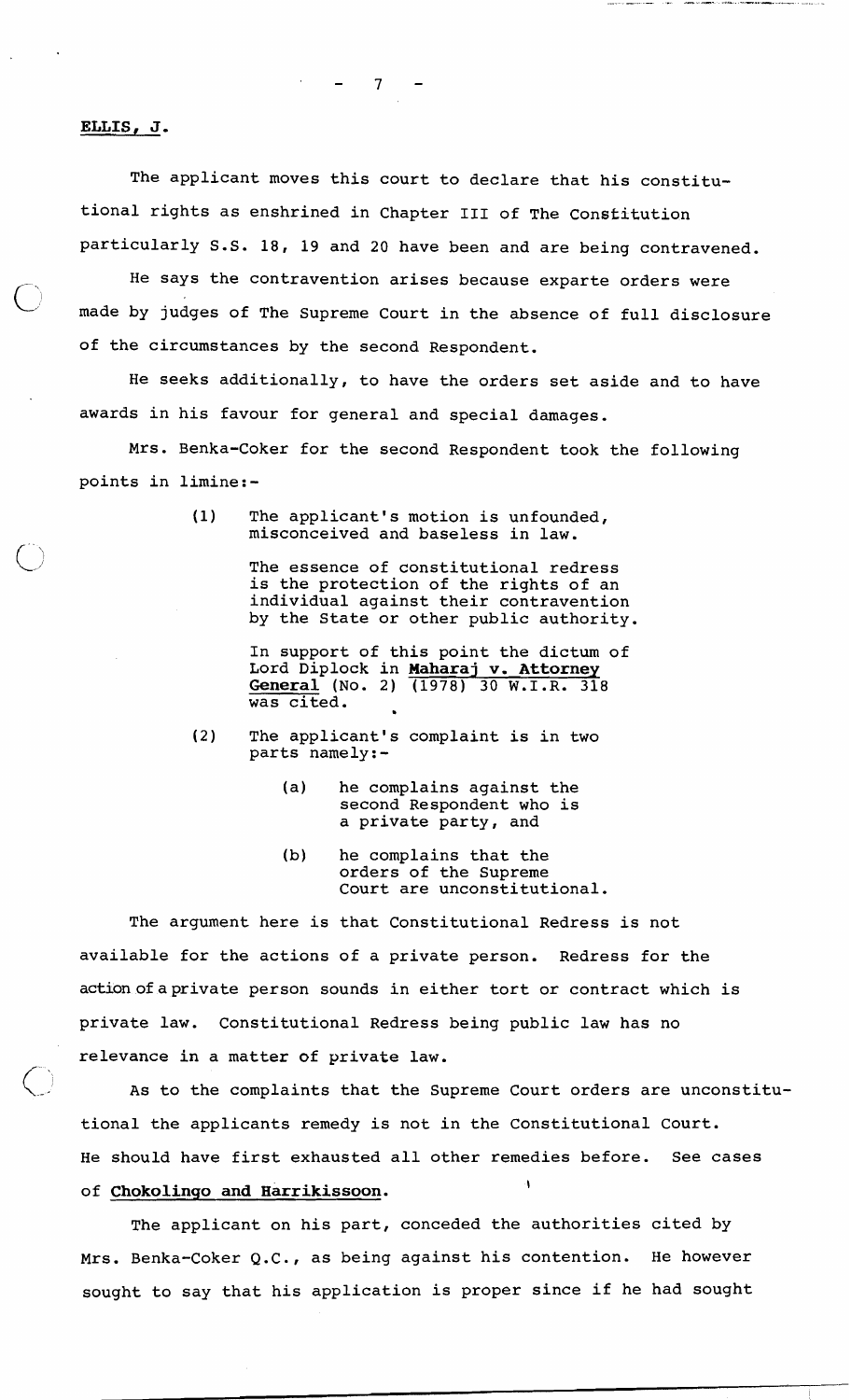other redress the second Respondent would set up the judicial orders as her defences. In any event the contraventions of which he complains would have already taken place to his injury.

I am not convicned that the applicant's arguments in any way challenges the points raised in limine.

The applicant took no steps to have the impugned orders set aside. That was an available remedy and he did not exhaust that.

The orders against which he complains are, in any event, clearly within the court's competence as laid down in S.10 of The Matrimonial Causes Act.

The preliminary objection succeeds and I too would dismiss the Motion with costs to the second Respondent to be agreed or taxed.

8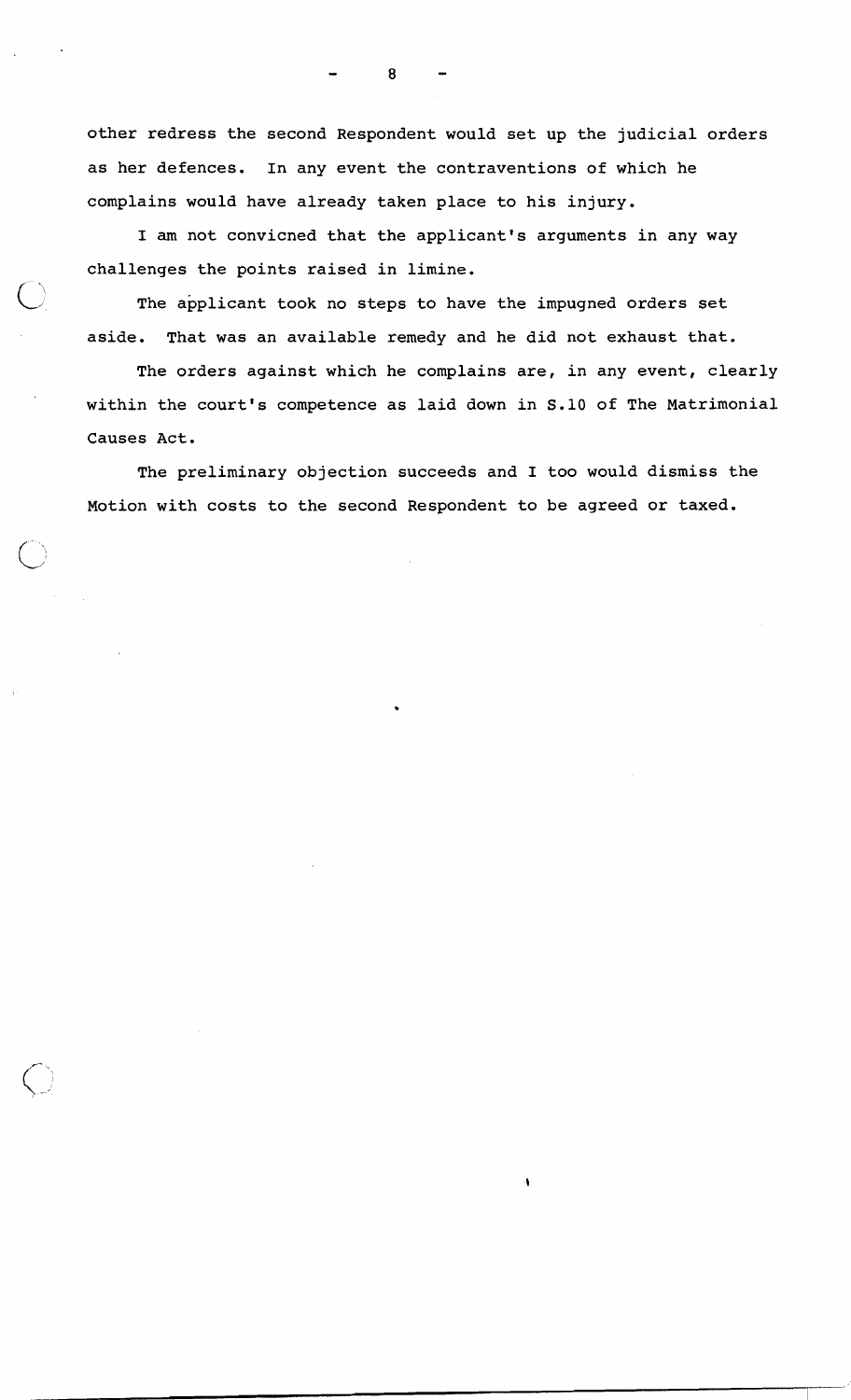### **CLARKE, J** .

 $\bigcap$ 

The applicant, Mr. Berthan Macaulay, Q.C., alleges in his notice of motion that his fundamental rights and freedoms under sections 18(1), 18(2) (e), 19(1) and 20(2) of the Constitution of Jamaica have been and are being contravened. He asserts that the contraventions on which he bases his application arise in these circumstances:

- (a) Four ex parte interim injunctions against him in relation to his proprietdry interests were granted respectively on 31st October, 1996, 24th February 1997 and 8th April 1997 by single judges of the Supreme Court at the instance of his wife, the second Respondent, without full disclosure to each judge; and
- (b) the second Respondent, removed his professional files from his former office and searched them contrary to attorney/client privilege under section 19 (1) of the Jamaica Constitution.

So, the application is predicated on 'the basis that the second Respondent's conduct as well as the impugned judicial orders are unconstitutional and are redressible under section **<sup>1</sup>**  $25.$ 

At the threshold, Mrs. Benka-Coker broadly submitted that the notice of motion is misconceived. She urged that even assuming that the allegations of non disclosure and'misconduct by the second Respondent were proved, the appropriate rights and freedoms of the applicant could not have been contravened by the State or by some other public authority endowed with coercive powers against which protection under the Constitution is afforded. As it would therefore be the infringement by one private individual (the second Respondent) of the rights of another private individual (the applicant) the latter's remedies would lie not in section 25 of the Constitution but in the ordinary law of the land, whether in tort or in contract.

Mr. Campbell adopted those submissions and submitted that \ the Attorney General is therefore not a proper party to the proceedings.

χŅ,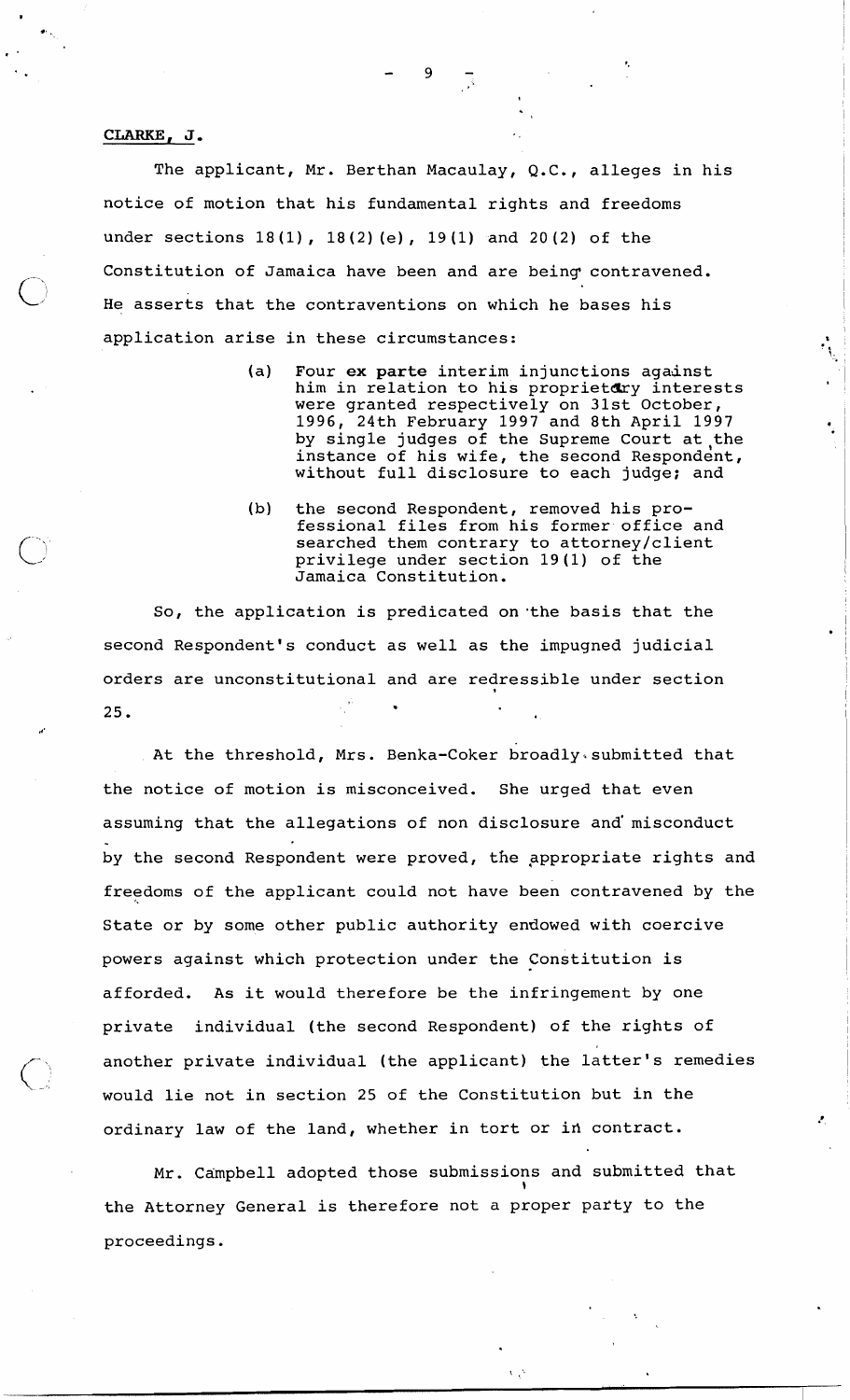The applicant conceded (and rightly so) that Chapter 3 of the Constitution under which the notice of motion is brought is concerned with public law, not private law. He submitted, however, that the ex parte injunctive orders made, as they were, without full disclosure to the single judges breached the fundamental rights referred to in the notice of motion and in respect of which he is entitled to protection.

The Attorney General, he submitted, is a proper party, as that officer represents the judicial arm of the State through whom the **ex parte** orders were made.

The applicant further argued that since the orders still subsist they provide immunity from civil and criminal liability as a consequence of which the second Respondent and others are continuing to act in reliance on them, to the great loss and damage of the applicant.

For those submissions the applicant relied on the case of **Maharaj v. The Attorney Genexal** (No. **2)** (1968) 30 W.I.R. 310; [1978] 2 All E.R. 670. That case is clearly distinguishable from the case before us. Unlike that case there is here no allegation of any fundamental procedural or constitutional impropriety on the part of any of-the single judges who made the orders which the applicants calls into question. Rather, it is the second %. Respondent's conduct that forms the basis of the applicant's allegation that some of his rights under sections 18, 19 and 20 of the Constitution have been contravened.

The cited case is a case from Trinidad and Tobago. It went up on appeal to the Judicial Committee of the Privy Council and concerned the contravention of the fundamental rights and freedoms provisions of the Constitution of Trinidad and Tobago. So far as those provisions are relevant they are in **pari materia**  with the protected provisions enshrined<sup>\*</sup> ih Chapter 3 of the Constitution of Jamaica.

 $10$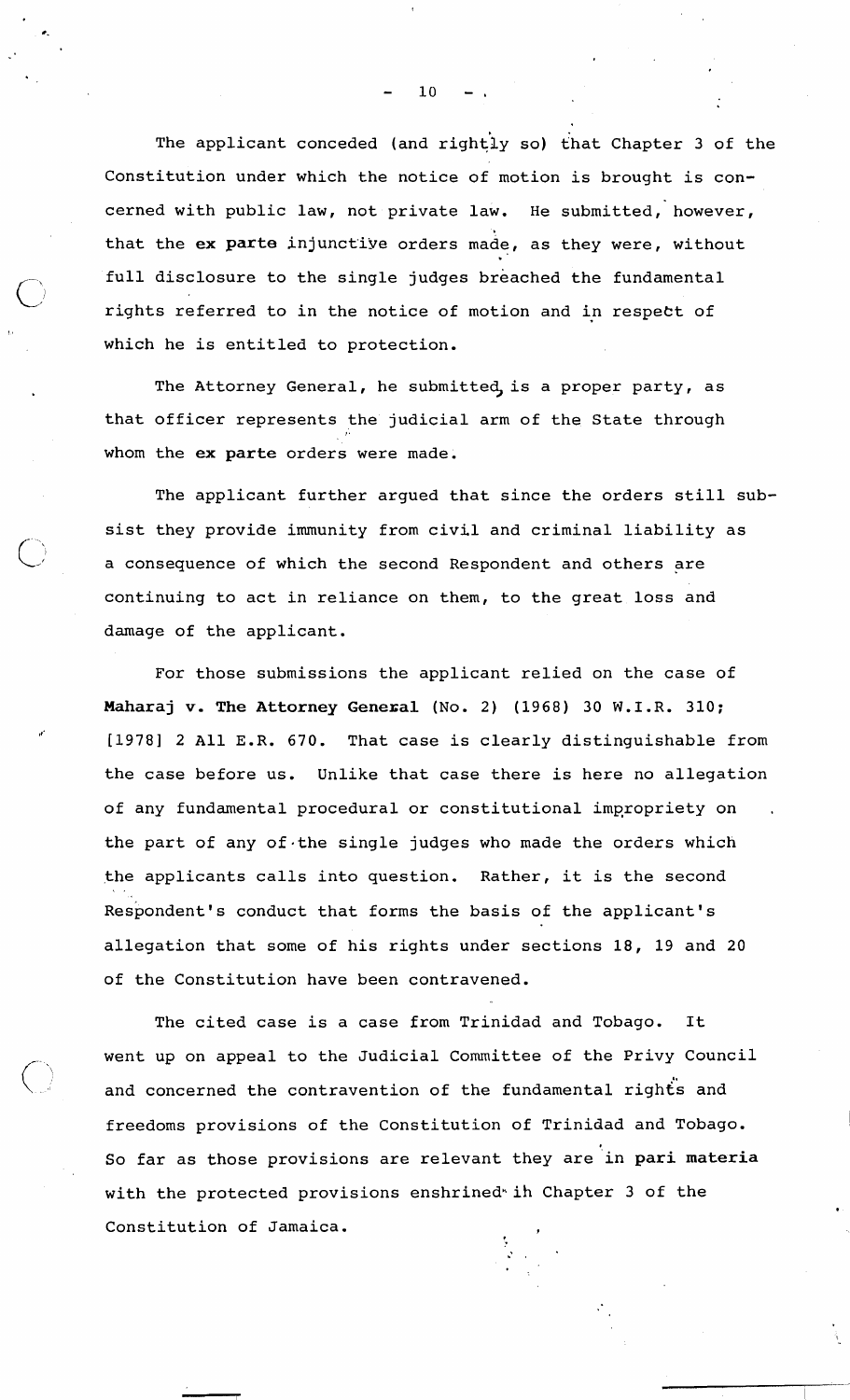In that case the appellant had been committed to prison for contempt of court by Maharaj J. The order for committal was subsequently held to have been improperly made because the judge had not specified the nature of the contempt with which he charged the applicant.

The Privy Council held that the failure of the judge to inform the appellant of the specific nature of the contempt charged before committing him constituted a deprivation of liberty without due process and contravened a fundamental constitutional right in respect of which he was entitled to protection under the Constitution. Accordingly, his claim for redress fell within the original jurisdiction of the High Court of Trinidad and Tobago under the Constitution of that country.

There is nothing in the case before this Court to suggest that by reason of some fundamental procedural impropriety any **I**  of the single judges contravened any of the applicant's constitutional rights under the protedtive provisions of the Constitution of Jamaica. "[N]o human right or fundamental freedom recognized [in the protective provisions] of the Constitution is contravened by a judgment or order that is wrong and liable to **be** set'aside on appeal for an error of fact or substantive law ...": Maharaj v Attorney General (No. 2) (1978) 30 W.I.R. 310 at 321a - per Lord -. Diplock.

**d'** 

As Mrs. Benka-Coker put it, if the applicant is complaining of judicial error in making the ex parte orders, his proper course is to appeal or to apply to have them set a side in applications inter partes. This he has not done.

The Constitutional Court is plainly not a forum for the applicant to seek to vindicate rights, the alleged breach of which can raise no public law or constitutional law issue. but only \ issues of contract law or tort law between private individuals. Those are what the notice of motion disclose's.

 $11$